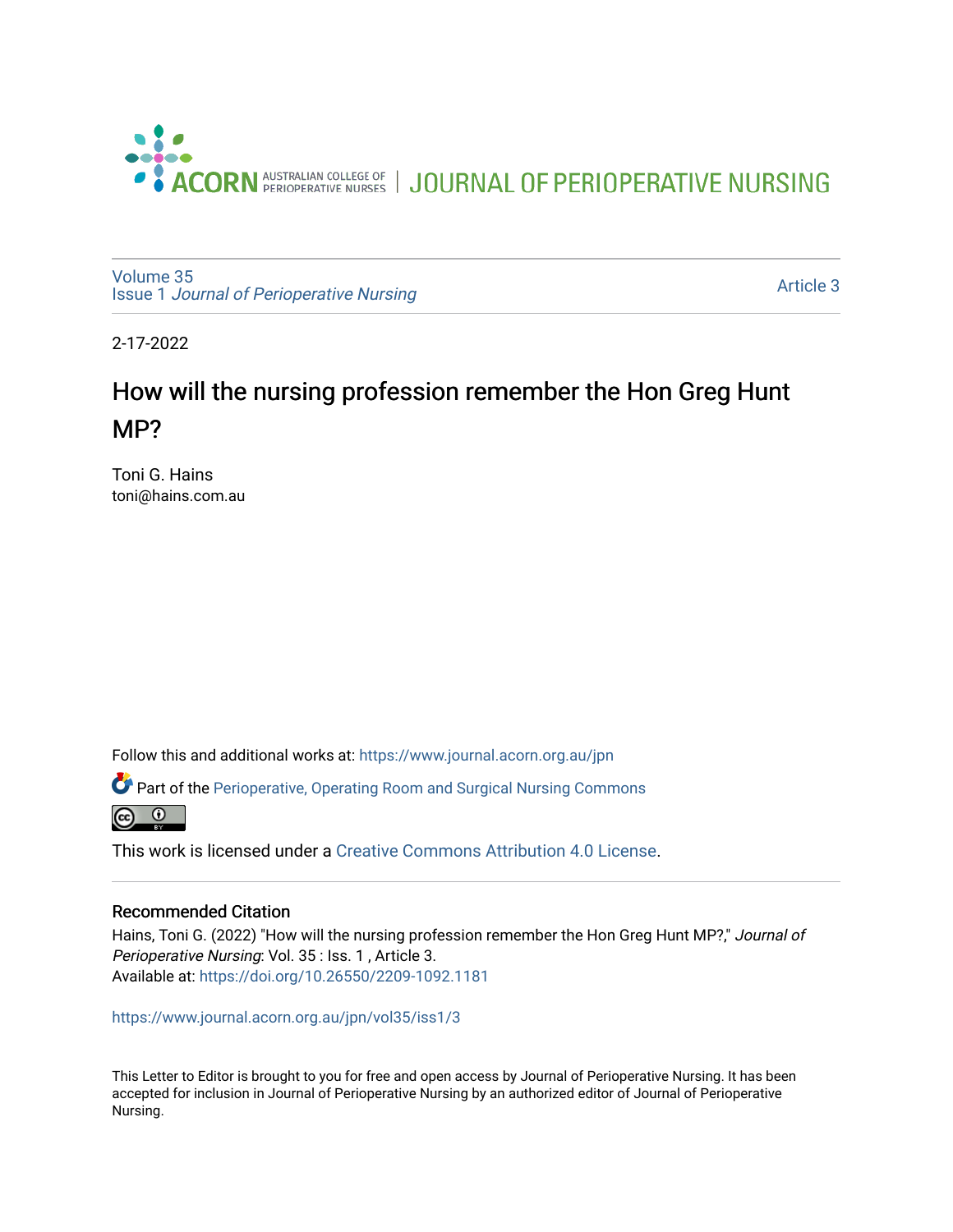## How will the nursing profession remember the Hon Greg Hunt MP?

On 16 March 2010, the Senate passed historic legislation allowing nurse practitioners (NPs) and midwives limited access to the Medical Benefits Schedule (MBS) and the Pharmaceutical Benefits Schedule (PBS). The Hon Nicola Roxon MP was celebrated as the Minister for Health and Aging who showed courage and conviction for the nursing profession by facilitating this legislation. How will the current Minister for Health and Aging, the Hon Greg Hunt MP, be remembered by the nursing profession?

As I write this, I ponder my operating list for tomorrow. As an NP, I will be the surgical assistant for three patients. All are the same urgent Category 1 procedure in the same private hospital with the same primary surgeon. All patients will receive the same service from me but not all will have to pay for my services. The first patient is privately insured and will pay several hundred dollars 'out of pocket' for my services, as they cannot claim an MBS rebate or a refund from their health fund. The second patient is outsourced from the public sector due to the COVID crisis. They will pay nothing for my services, as the state health department has a contract with the private hospital that will remunerate me and the other clinicians. The last patient will have their expenses paid for by the Department of Veteran's Affairs (DVA).

Why is the private patient financially disadvantaged? Australian legislation sanctions NPs to undertake professional and medical services; and, as an NP surgical assistant, I work collaboratively with the primary surgeon the same way a medical practitioner surgical assistant

would. However, Australian NPs are not afforded the same privileges as medical practitioners who have access to MBS patient rebates for many services, including surgical assisting, so private patients cannot claim an MBS rebate for my services even though they can for the same services provided by a medical practitioner surgical assistant. You might be wondering if my private patient is not entitled to an MBS rebate because I am not qualified to undertake the surgical assistant role. Fair question but that's not the reason – to become an NP I completed a master's degree and also completed a second master's degree to undertake the surgical assistant role.

All the patients on my operating list will receive the same service from me but my remuneration will vary. I will be paid for the private patient (by the patient) and the public patient (by the hospital) but, although the DVA would pay a medical practitioner surgical assistant, there is no mechanism for the DVA to pay me so I do DVA patients for free. Why work for nothing, you ask? I feel a duty to because there is a shortage of medical practitioners with skills in the surgical specialty I work in, and the COVID crisis compounds this.

It is not that I haven't tried to change public policy so that my private patients and I are not disadvantaged. I recently completed a PhD so I could provide Australian data, which corroborates international data, showing no difference in patient outcomes whether a doctor or nurse undertakes the role of surgical assistant. Aside from an unsuccessful submission to the Repatriation Commission in 2013 for a

## Toni G Hains PhD, MClinSc(PNSA), MNPractSt, NP, FACORN

rebate for DVA patients, I have made submissions to the Medical Services Advisory Committee (MSAC), in 2013 and 2019, trying to gain access to an MBS patient rebate. In 2013 the federal Department of Health advised that MSAC was not the correct pathway to achieve this; in 2018, they advised that MSAC was the correct pathway but, on the failure of my 2019 application, I was informed that MSAC was not the correct pathway.

If this is not frustrating enough, along with many peak nursing bodies and individual leaders in the nursing profession, I submitted to the recently concluded Medical Benefits Schedule Review Taskforce (MBSRT). The government-appointed Nurse Practitioner Reference Group proposed 14 evidencebased recommendations to the MBSRT to broaden access to the MBS for patients of NPs, thereby increasing patient access to health care. The MBSRT rejected all 14 recommendations, and the Minister for Health did not object.

We are now awaiting the formation of yet another federal Department of Health committee for the ongoing review of the MBS. Given the Department of Health's disinterest in evidence-based recommendations to the MBSRT, I have low expectations that the new committee will recognise the contribution NP surgical assistants make. As this new committee will only meet quarterly, I anticipate having to wait sometime to be disappointed again.

The purpose of the MBSRT and the new Medical Benefits Schedule Review Advisory Committee (MRAC) is to align the MBS with clinical evidence and practice and